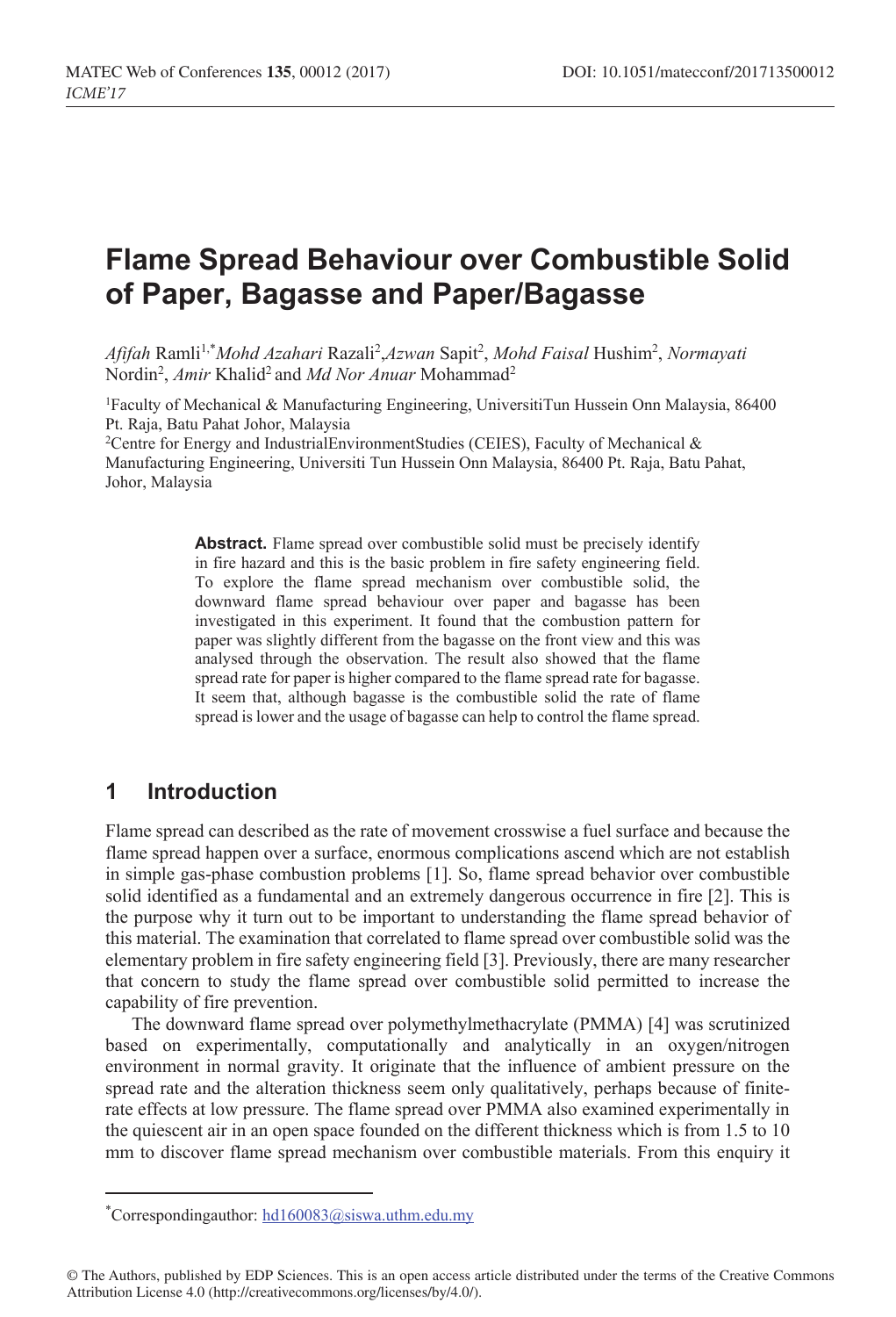seem that the flame spread rate growths with the reducing thickness of sheet and it tends to a continual value for thick sample. Then, it also scrutinized the width and thickness effects on flame spread over thermally-thin horizontal sample of PMMA [5]. The result indicated, as the width and thickness increase, convective heat transfer from the flame to the fuel surface decrease as additional air flow around the flame surface moves away from the pyrolysis area. In radiation condition, it increases as the size of flames increases while through conduction the fuel sample was measured and determined to have a negligible impact on flame spread.

Additionally, upward flame spread behavior over PMMA also examines by various number of width 100, 200, 300, 400, 500, and 700 mm with the same thick and tall which is 18 mm and 1000 mm respectively [6]. The lateral diffusion throughout the flame width was proposed to grounds thicker flame along its centerline for wider flames and improve combustion competence. It indicated the flame spread rate was correlated to the width with a power of 0.35. The downward flame spread behavior also forecast over thermally thin cellulose in a normal gravity quiescent environment [7]. It states that, one of the vital element to apprehension when it emanates to flame spread is the orientation of flame spread. It is because it be able to ensue in many ways which is by horizontally, vertically, upward or downward, and upside or underside. While the spread rate alteration radically from one orientation to another, it rests steady nonetheless.

Then, flame spread behavior over fabric also investigated based on the diverse weft thread angle as it is eminent that the natural fiber reveals different flame spread behavior compared to the synthetic fiber [8-9]. This study had been used combined fabric of kenaf/polyester, cotton/polyester and cotton/nylon. The result indicates that the flame spread rate for the combined fabric of kenaf and polyester enslavement on the angle as the angle is increasing from 0°, 45° and 90° the flame spread rate are decreasing from 1.4702 mm/s, 1.4579 mm/s and 1.4122 mm/s respectively. Not only for this material, the outcome for combined fabric of cotton/polyester and cotton/nylon also shown that both fabrics have comparable angle reliance where the flame spread rate decreases as the angle increases.

Next, it also had an investigated on downward flame spread towards paper based on the thickness from 0.4 to 10 mm [10]. Paper is one of the combustible solid and statistic data from Malaysia Fire and Rescue Department, about 5817 cases that involved in a building fire and one of the factors that contributed to this fire is paper [11]. The flame spread found to take place for sample thickness less than 8.4 mm under the condition of natural convection and the flame spread becomes unstable when the thickness is more than 8.4 mm. It also investigated the flame spread behavior towards thin paper disk in narrow space and it was measured both upwards and downward flame spread [12]. This experiment agree that flame spread decrease when leading edge of the flame reaches 15-20 mm from the center of paper disk. The upward flame spread over corrugated cardboard [13] also explore and the result support that the non-homogeneity of the cardboard helped to reduce the acceleration of the upward spread rates by physically disorderly flow in the boundary layer close to the vertical surface and thereby modifying heating rates of the solid fuel above the pyrolysis region.

It seem that it important to investigated more about the flame spread behavior over paper but it is lack attention to study the flame spread towards paper. As known paper was produce from the pulp that derived from the wood and this production causes deforestation and the subsequent possibility of a limited timber resources crisis. Due to this awareness, many research had been conducted to produce paper by using natural fiber and the common natural fiber that use is banana fiber [14], palm fiber [15] and pineapple leaf fiber [16]s. Unfortunately, these studies have been conducted to study the properties of paper and focus on the mechanical properties of the paper only.

Instead of examine the flame spread behaviour over paper it is also significant to study the effect of natural fiber likes bagasse in combustion process as bagasse is one of the natural fiber that used in papermaking process in order to less the usage of wood pulp. The choose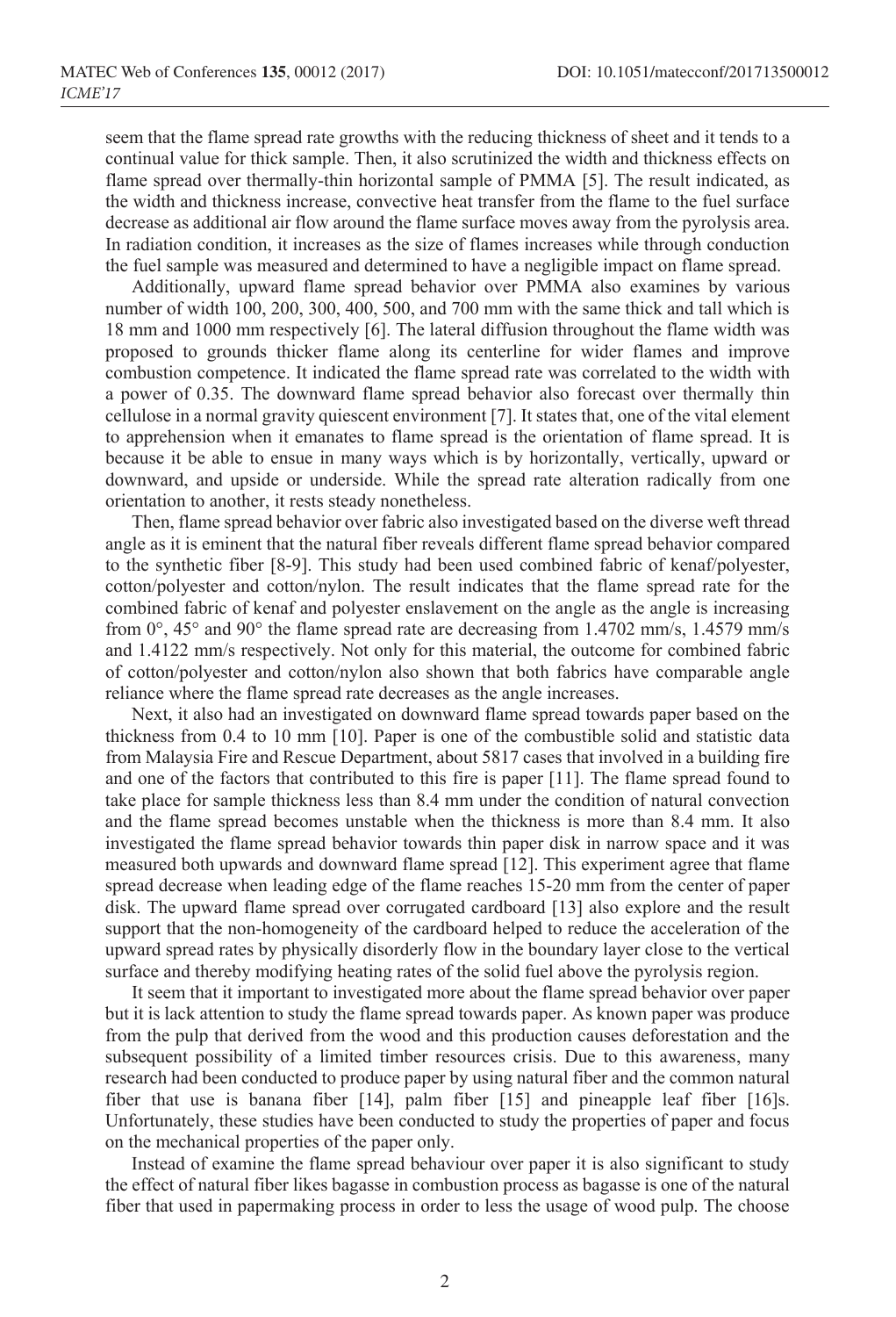of bagasse in this experiment due to the number of cellulose, hemicellulose, lignin and small amount of extractives and mineral salts that compose from the bagasse [17]. In this context, the aim of this work is to test the flame spread behavior towards paper, bagasse and also the mixture of both materials as a main material used in papermaking process. At the end of this experiment the flame spread behavior also flame spread rate headed for both material will acknowledged. This study also important to know the effects of natural fibres which is bagasse influencing the behaviour of fire.

### **2 Experimental Setup**

As mention above, this experiment has explored about the flame spread behavior towards combustible solid as in this experiment it used paper, bagasse and the mixture of this two materials. So, there are 3 specimen with pure paper, mixture of paper with bagasse and pure bagasse. The size for each specimen were same which is 10 cm x 10 cm as the aim is to investigated the flame spread behavior based on this different material.

The specimen sheet were made from the A4 office recycled paper, bagasse and the mixture between this two materials. The bagasse has to be cleaned first to remove any dirt before bagasse will be soaked in hot water that has mixed with Sodium Hydroxide (NaOH) for one day (24 hour) and this step also applied on recycle paper. Then, the mixture between this two materials will be blend at the same specified period rate which is 20 minutes. After that, the blended ingredient will placed on the net that are made from wooden frame. This step was seek to remove liquid contained in the material and let the sample sheet to dry at room temperature.

Then, all the specimen need to be examine by using Scanning Electron Microscope JEOL (SEM), to determine the structure of each specimen before the combustion testing. This specimen has testing with combustion testing in Vertical Flame Chamber and the schematics drawing for experiment arrangement as shown in Figure 1 below where the specimen was clamped to the holder. The camera was used to videotape the combustion process that occur during the experiment for all specimen until the end of the combustion process and it is videotape from the front view. The flame spread behavior that happens along the experiment had been analyzing through the videotape.



Figure 1: Schematics drawing for experimental setup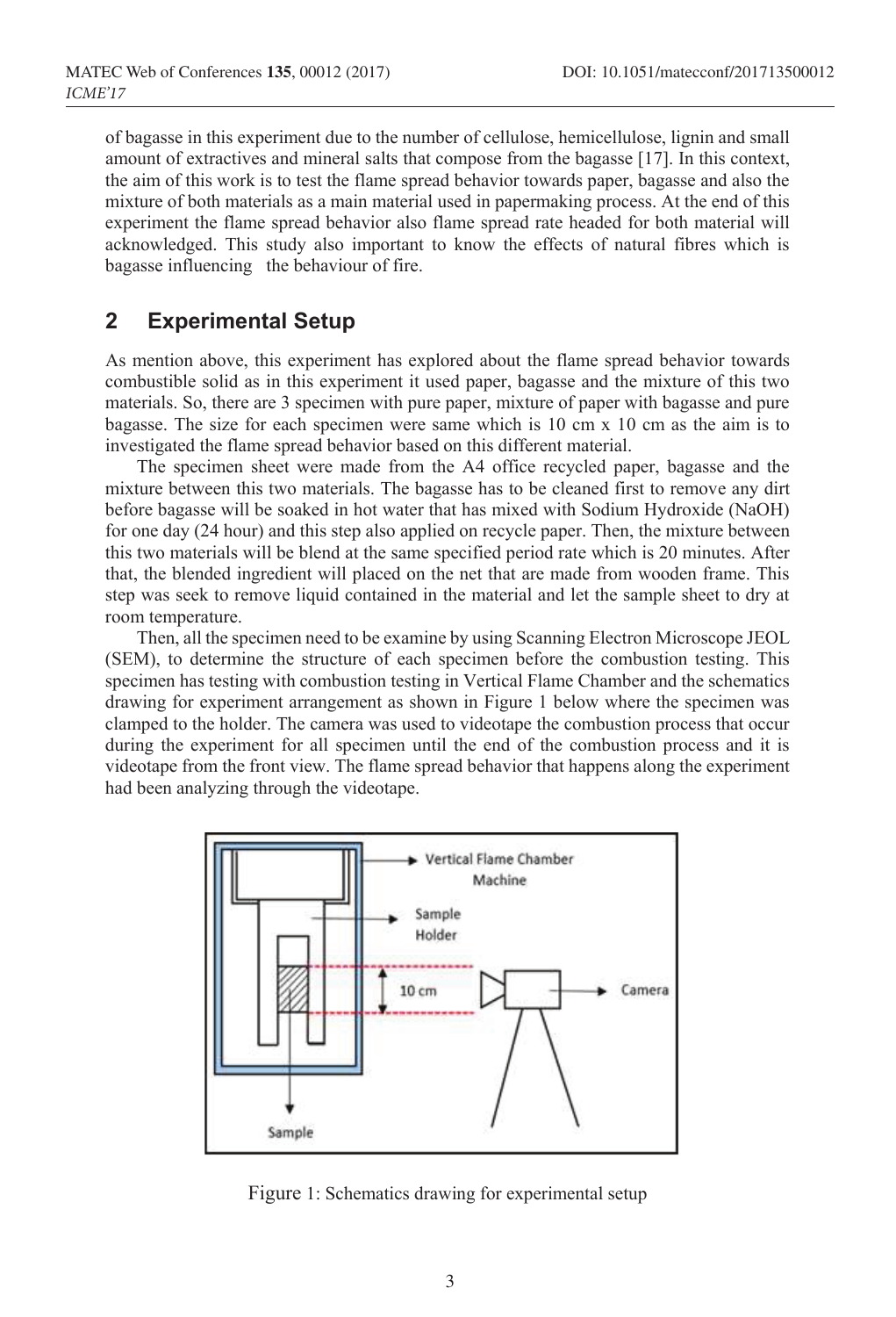### **3 Result and Discussion**

#### **3.1 Flame Spread Behaviour**

In this experiment, the specimen is ignited at a point on its top edge where the flame spreads is in the downward direction. The comparison between the flames spread behavior that occur for each specimen can be seen in Figure 2 (a) to (c), that attached below as this result was videotaped to observe the flame spread behavior. The detail propagation of flame shape during the experiment can be seen in Figure 3 (a) to (c) below as this figure shows the shape of flame front for every 15s. The black line represents the combustion process while the red line represents the extinguished of flame.

From the result, it is known that flame spread for pure paper was the most stable and nearly consistent flame spread shape and combustion process occurred at the overall of the specimen. It started with "U" shape as showed in Fig. 3(a) below then slowly turned to "V" shaped. As the combustion process continued the flame spread behavior back to "U" shaped. As can be refer to Fig. 3(a), the propagation of the flame spread is limited to the central region at the beginning but after 45s the flame spread take place at the whole of the specimen and behavior remained until the end of the specimen.

The result was significant different for the other type of specimen in term of flame spread behavior although at the beginning of ignition the flame spread started with "U" pattern and this occurrence take place at each of specimen as showed in Fig. 3(a) to (c) below. For paper/bagasse specimen, the flame spread also take place at the whole of the specimen as shown in Fig. 3(b) below, but the flame spread shape for this specimen does not remained until the end of specimen. The flame spread shape become unstable after 150s and extinguished while the experiment is still carried out.

For the case of pure bagasse, it found that the flame spread shape becomes unstable and the flame is retarded after a few second in the very short period compared to paper/bagasse specimen, thus it is extinguished while the experiment was carried out as shown in Fig. 3 (c). The result seem that the usage of bagasse may influence on the flame spread shape.



Figure 2: Flame spread behavior towards specimen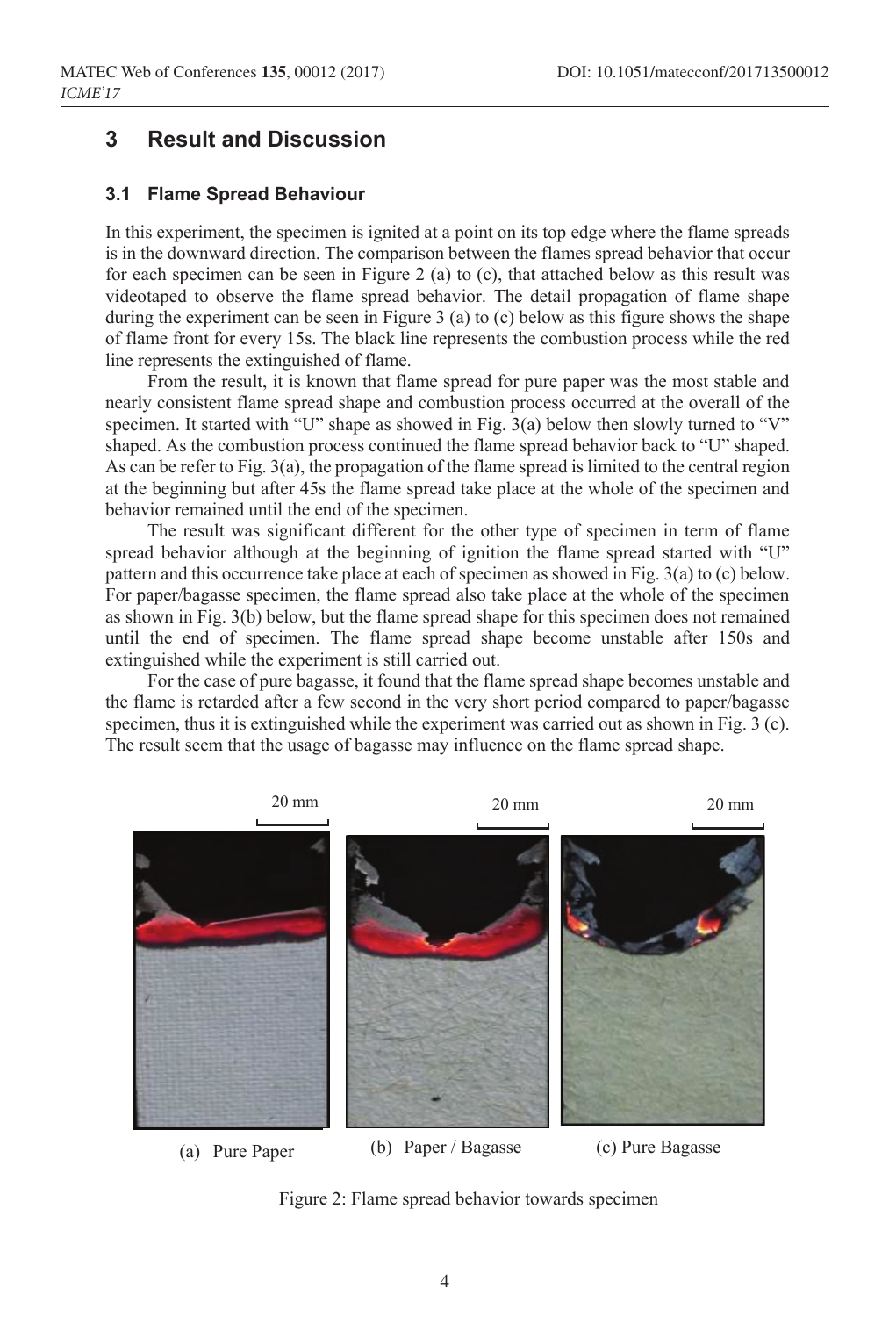Flame

**Extinguished flame** 



Figure 3: Overall flame spread behavior for specimen

#### **3.2 Flame Spread Rate**

Flame spread rates are obtained by measuring the position of the most preceding point of the burning front at each time. The flame spread rate for each specimen is different for each sample where the pure bagasse has the lower flame spread rate which is 0.4814 mm/s, follow by paper/bagasse specimen 0.5513 mm/s and the higher flame spread rate goes to pure paper with 0.8133 mm/s as shows in Figure 4 below. From this research, it is inferred that bagasse has significant impacts on the flame spread shape and also on the flame spread rate. However, the additional results are needed in order to examine about the influence of the material composition. This result will be useful to validate simulation works in the future.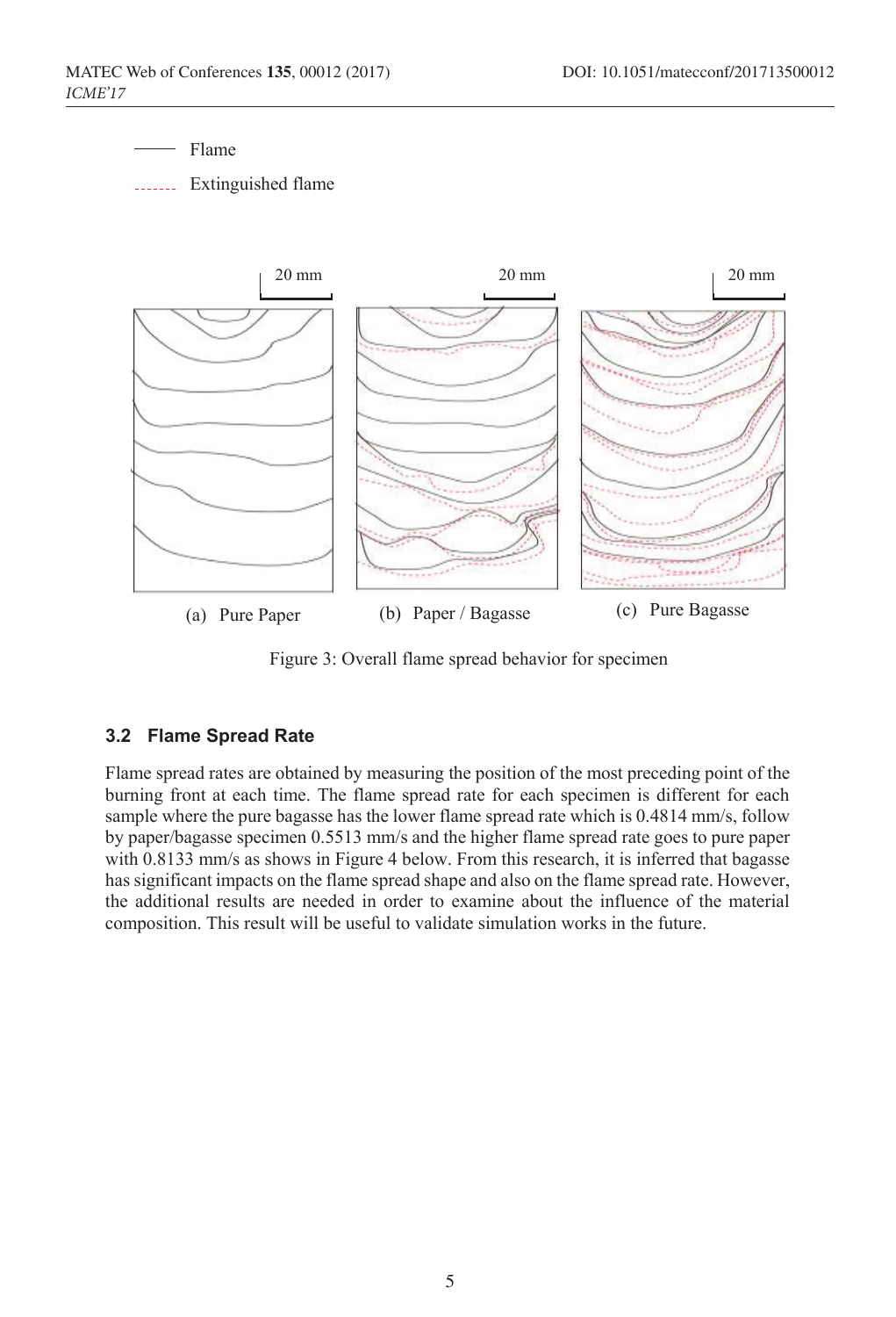

Figure 4: Flame spread rate for different type of specimen

Besides that, flame spread rate also influence by the size of the material fibre as shown in the Figure 5 below, it can see that the size of the paper fibre is trifling compare to bagasse fibre as the previous research specifies that the good distributive dispersion and the small particle size tend to result in a better flame retardancy [18]. From the experiment result it indicates that small size of fibre increase the flame spread rate as the flame spread rate for pure paper is the highest flame spread compared to specimen paper/bagasse and pure bagasse where the pure bagasse has the lower flame spread rate due to the hefty size of fibre.



(a) Pure Paper (b) Paper / Bagasse (c) Pure Bagasse

Figure 5: Microstructure image for different type of specimen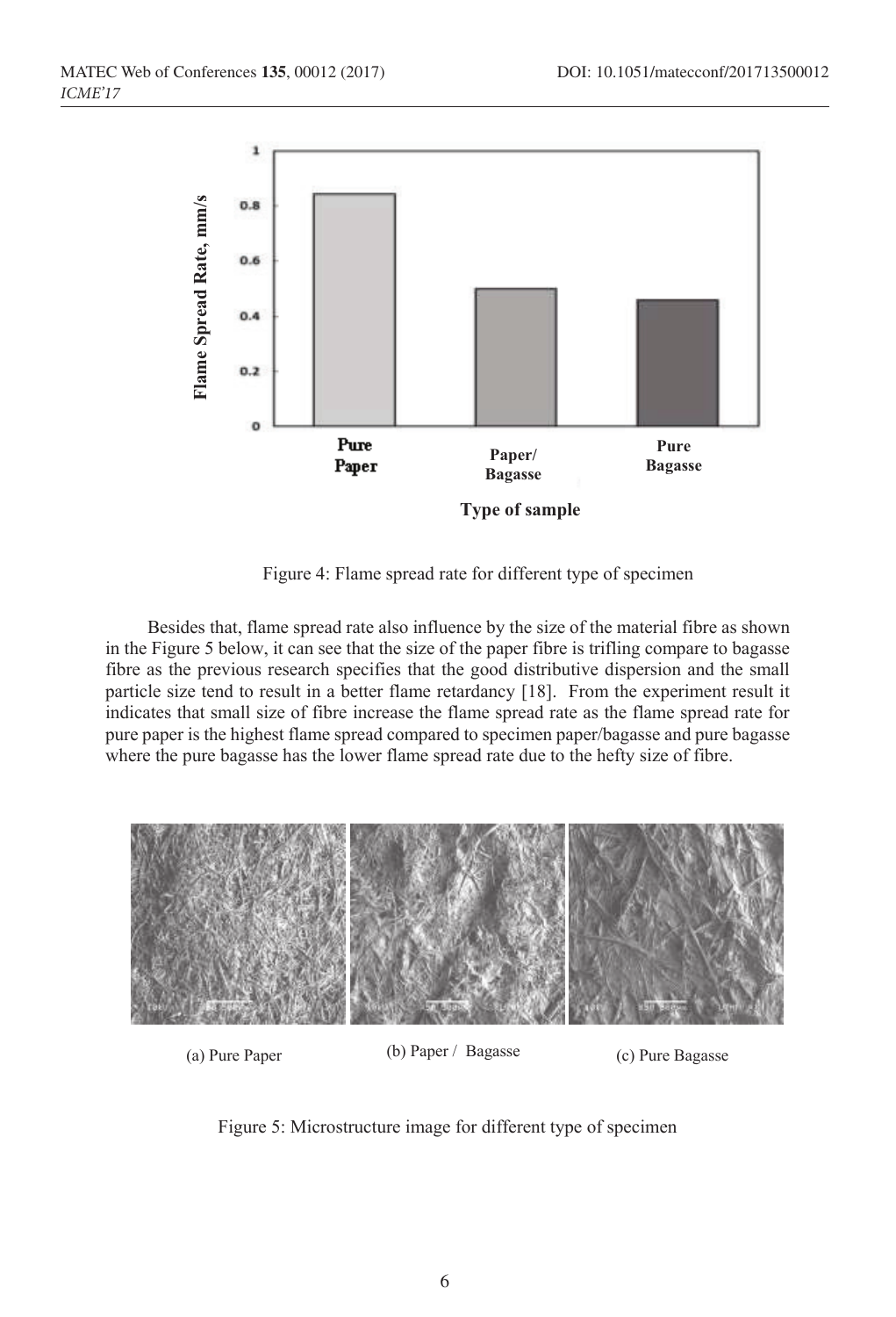### **4 Conclusion**

Flame spread behavior for each specimen are different and the flame spread started to become unstable with the usage of bagasse. The usage of bagasse also made the flame often to extinguish during the combustion process while the flame of pure paper was stable and does not extinguish until the end of the combustion process. The usage of bagasse in this experiment found that this substance can be used in order to slow down the flame spread. As mentioned early, the flame spread rate for pure paper had the highest value of flame spread rate compared to pure bagasse that had the lowest flame spread rate. From the analysis, it found that the density value of the material also affected flame spread behavior and flame spread rate as the highest value of density the lower flame spread rate. From this experiment, it can say that substance with high density can use in order to control the flame spread.

## **Acknowledgment**

The authors would like to thank Universiti Tun Hussein Onn Malaysia (UTHM) and Ministry of Higher Education Malaysia (MOHE) for their financial support of the present work through Fundamental Research Grant Scheme (FRGS-1465).

### **References**

- 1. M. B. Ayani, J. A. Esfahani, and R. Mehrabian, "Downward flame spread over PMMA sheets in quiescent air: Experimental and theoretical studies," *Fire Saf. J.*, **41**, 164–169, (2006)
- 2. S. Charuchinda, M. Suzuki, and R. Dobashi, "Behavior of flames spreading downward over napped fabrics,"**36**, 313–325, (2001)
- 3. M. Azahari, A. Sapit, M. Faisal, and A. Khalid, "Flame Spread Behavior Over Combined Fabric Of Cotton / Polyester," 1–5, (1999)
- 4. K. K. Bhaskaran, M. D. King, S. Takahashi, T. Nagumo, and K. Wakai, "Downward Flame Spread Over Poly ( Methyl ) Methacrylate,"**28**, 2891–2897, (2000)
- 5. L. Jiang, C. H. Miller, M. J. Gollner, and J. Sun, "Sample width and thickness effects on horizontal flame spread over a thin PMMA surface," *Proc. Combust. Inst.*, **36**, 2987–2994, (2017)
- 6. K. Tsai, "Width effect on upward flame spread," *Fire Saf. J.*,**44**, 962–967, (2009)
- 7. S. Bhattacharjee, C. Paolini, W. Tran, J. Ray, and S. Takahashi, "ScienceDirect Temperature and CO 2 fields of a downward spreading flame over thin cellulose : A comparison of experimental and computational results," *Proc. Combust. Inst.*, **35**, 2665–2672, (2015)
- 8. M. Azahari, A. Sapit, A. N. Mohammed, M. Faisal,and H. Peraman, "Polyester Effect of Thread Angle on Flame Spread Behaviour over Combined Fabric of Kenaf / Polyester," **020016**, (2017)
- 9. M. Azahari, K. Amir, M. Suzuki, W. Masuda, S. Hamidon, and S. Azwan, "Effect of Synthetic Material on Angle Dependency of Flame Spread Behavior over Combined Fabric," **020014**, (2017)
- 10. M. Suzuki, R. Dobashi, and T. Hirano, "Behavior Of Fires Spreading Downward Over Thick Paper," 1439–1446, (1994)
- 11. JBPMWebsite (2013). JBPM Website Search. Retrieved on Disember 13, 2013 from:Searchhttp://www.bomba.gov.my/index.php/pages/view/542 (2013)
- 12. T. Takahashi, T. Daitoku, and T. Tsuruda, "Behavior of the flame spread along a thin paper-disk in a narrow space," *Proc. Combust. Inst.*, **36**, 3011–3017, (2017)